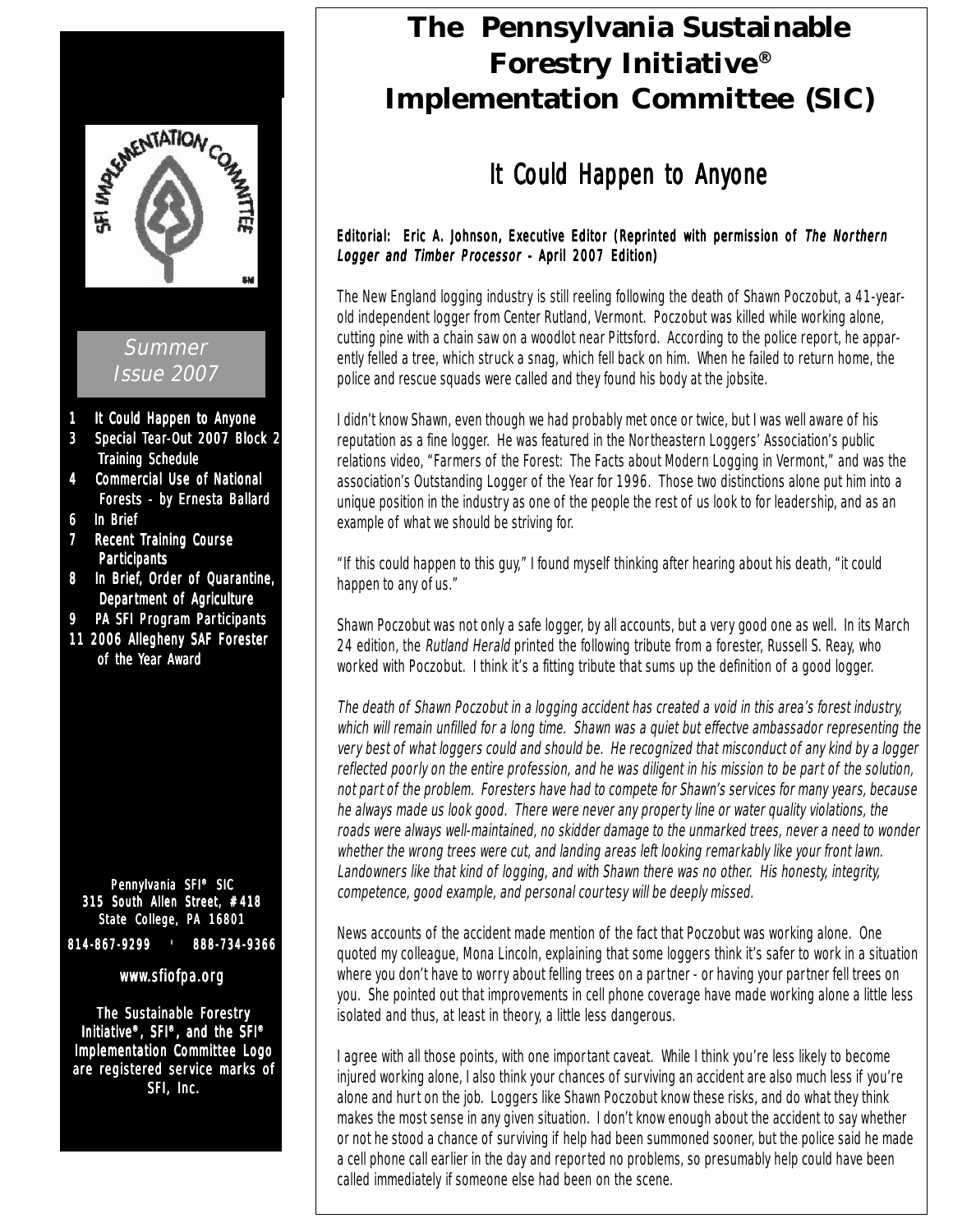# *Summer 2007* **(Issue #22)**

The Sustainable Forestry Initiative (SFI) program is a voluntary, industry driven effort developed to ensure that future generations will have the same abundant, healthy, and productive forests we enjoy today. Created in 1995 by the American Forest & Paper Association (the national trade organization representing the United States forest products industry), SFI is a program of comprehensive forestry and conservation practices, which now functions under SFI, Inc., a registered 501(c)(3) organization.

In order to broaden the practice of sustainable forestry in our state, an Implementation Committee was formed to develop the Sustainable Forestry Initiative of Pennsylvania. Today, the PA SFI program works to ensure the progress of the national initiative, here in Pennsylvania.

#### SFI Implementation Committee (SIC) Members

Tom Buzby, Chairman, Weaber, Inc.\* Matt Andrews, Deer Park Lumber **John Bouch**, PA Veneers, Inc. Bill England, Appleton Papers, Inc. Charlie Brown, Glatfelter Pulp Wood Co.\* Keith Craig, PA HDC Dan Evans, Domtar Paper Co., LLC\* **Jim Finley**, Penn State University James Grace, PA DCNR Bob Hobbes, Hobbes Forestry Dave Jackson, Penn State Cooperative Ext. Val Kelmeckis, Temple Inland\* Mark King, Craftmaster Manufacturing, Inc. Jeff Kochel, Forest Investment Associates Dave Krumenacker, Krumenacker Lumber Co. **Rich LaBrozzi**, RAM Forest Products John Levavasseur, Hancock Forest Mangement **Paul Lyskava**, PFPA **Ken Manno**, PA SFI Gene Odato, Bureau of Forestry **Ken Roberts**, NewPage Corporation Ron Rohall, PACD Pat Sherren, NewPage Corporation Dave Sienko, Sienko Forest Products Kevin Stout, Allegheny Wood Products\* Susan Stout, USDA Forest Service Sue Swanson, AHUG Mark Webb, Webb Forestry Consulting Jonathan Wirth, Walker Lumber Co. Jay Farrell, SFI, Inc. \*DENOTES SFI Program Par ticipant

Questions or comments regarding the PA SFI newsletter, contact 814-867-9299, 814-867-9299, 888-734-9366, or via e-mail at sfi@penn.com.

 **2**

# *It Could Happen to Anyone*

*(continued)*

In the wake of any accidental death, I find myself searching for reasons why. In the case of car accidents, part of me hopes that the victim was doing something obviously wrong -- a somewhat desperate attempt to believe that by avoiding doing that thing, I can cut the risk of meeting a similar fate. Was alcohol involved? Speed? Other reckless behavior (that I'll be sure to avoid in the future)? Finding a cause like that allows us to compartmentalize the tragedy and put the impact of it aside that much more quickly so that we can get on with our lives. Some people call it closure. As emotionally useful as it is, such thinking is, to my mind, an attempt at self deception.

Tragic accidents are a way of life, especially in the rural culture and areas where you're most likely to find loggers. Anyone who grew up in a farming or logging community is well aware that disaster can strike even the most careful, conscientious people-- without warning while they're working or playing or otherwise minding their own business. That's not an argument against being careful and conscientious - on the contrary. But it is a fact of rural life, and always has been.

When an outstanding logger like Shawn Poczobut dies on the job, we mourn the loss of one of our own, and decry the injustice of an untimely -- and undeserved -- death. We also need to accept the fact that accidents happen in all facets of life and work. We need to refocus our efforts on protecting ourselves and our families, and get on with our lives. We need to do the best we can with what we have, as I'm sure Shawn Poczobut was.

| $* \qquad * \qquad * \qquad * \qquad * \qquad * \qquad * \qquad * \qquad *$ |  |  |  |  |  |
|-----------------------------------------------------------------------------|--|--|--|--|--|

I was going to write a brief introduction to the above article, but the more I thought about it the more it seemed such was not necessary. Besides, what could I say? In my judgment the article's author, Eric Johnson, captured very well the tragedy of this situation. It's something we hear about all too often. While the circumstances surrounding the incident may vary from one case to another, the outcome is all too common. One misstep, one moment in time, and unfortunately it can't be taken back.

This particular edition of the PA SFI Newsletter may come across as containing more somber information than usual. Logging accidents and the ever-growing threats to the well-being of our forest resource are not the kinds of things one can disguise. Nor should they be. What we must remember is that there are things we can do to minimize the potential for something serious, or tragic happening. Stay focused. Err on the side of caution. Take nothing for granted. Play by the rules. Be safe. Manage.

I've rlamo

Ken Manno Program Manager Pa SFI Program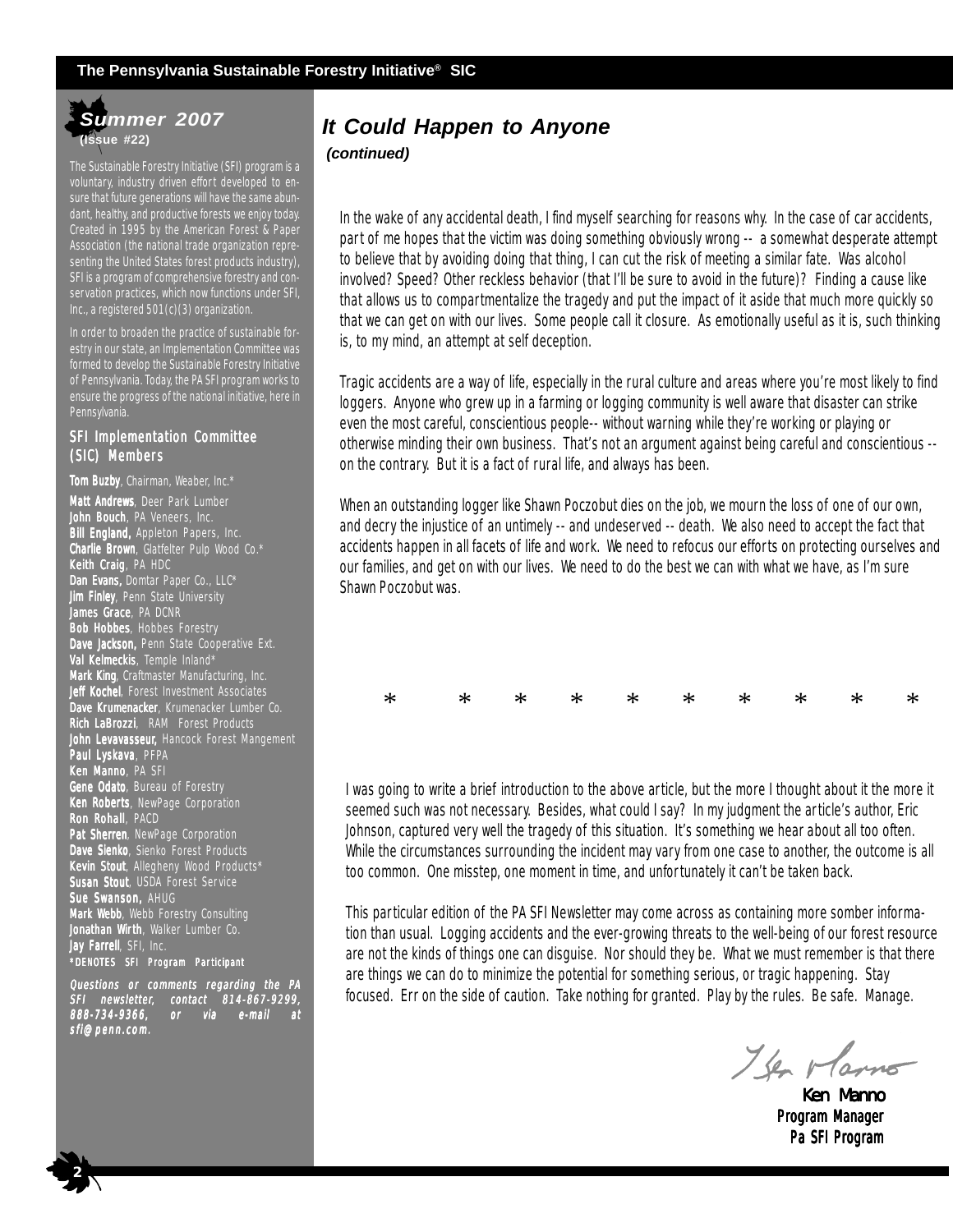

b5a316b4a216342397b

# Pennsylvania Sustainable Forestry Initiative® SIC Block 2 Schedule 2007: August 8 to October 17

*CORE COURSES (Must complete Environmental Logging, Logging Safety and First Aid/CPR to complete SFI Core Training Requirements. First Aid/CPR may be taken through other entities. To receive credit, send us a copy of your First Aid/CPR cards.)*

| <b>Course Date</b> | <b>Course Name</b>           | <u>Location</u>                                      | <b>Registration Deadline</b> | <u>Cost</u>  |
|--------------------|------------------------------|------------------------------------------------------|------------------------------|--------------|
| Weds. 8/8/07       | Logging Safety               | Craftmaster, Towanda                                 | Weds. 8/1/07                 | \$55.00      |
| Tues. 8/14/07      | Logging Safety               | Johnsonburg Fire Hall, Johnsonburg                   | Tues. 8/7/07                 | \$55.00      |
| Thur. 8/23/07      | Logging Safety               | Pike Co. Conservation Dist. Office, Hawley           | Thur. 8/16/07                | \$55.00      |
| Sat. 8/25/07       | <b>FA/CPR</b>                | Craftmaster, Towanda                                 | Sat. 8/18/07                 | # See Below# |
| Tues. 8/28/07      | <b>Environmental Logging</b> | <b>DCNR Office, Penfield</b>                         | Tues. 8/21/07                | \$55.00      |
| Weds. 8/29/07      | <b>Logging Safety</b>        | <b>BOF Office, Wellsboro</b>                         | Weds. 8/22/07                | \$55.00      |
| Thur. 8/30/07      | <b>Environmental Logging</b> | <b>Grand Valley Fire Hall, Grand Valley</b>          | Thur. 8/23/07                | \$55.00      |
| Tues. 9/11/07      | <b>Environmental Logging</b> | Craftmaster, Towanda                                 | Tues. 9/4/07                 | \$55.00      |
| Weds. 9/12/07      | <b>Logging Safety</b>        | Dauphin Co. Ag Building, Dauphin                     | Weds. 9/5/07                 | \$55.00      |
| Thur. 9/13/07      | <b>FA/CPR</b>                | <b>Grand Valley Fire Hall, Grand Valley</b>          | Thur. 9/6/07                 | TBA          |
| Sat. 9/15/07       | <b>FA/CPR</b>                | Craftmaster, Towanda                                 | Sat. 9/8/07                  | # See Below# |
| Tues. 9/18/07      | <b>Environmental Logging</b> | Warriors Mark United Methodist Church, Warriors Mark | Tues. 9/11/07                | \$55.00      |
| Wed. 9/19/07       | <b>Environmental Logging</b> | Dauphin Co. Ag Building, Dauphin                     | Weds. 9/12/07                | \$55.00      |
| Weds. 9/19/07      | <b>Environmental Logging</b> | <b>BOF Office, Wellsboro</b>                         | Weds. 9/12/07                | \$55.00      |
| Weds. 9/19/07      | <b>Logging Safety</b>        | Warriors Mark United Methodist Church, Warriors Mark | Weds. 9/12/07                | \$55.00      |
| Thur. 9/20/07      | <b>FA/CPR</b>                | Warriors Mark United Methodist Church, Warriors Mark | Thur. 9/13/07                | \$55.00      |
| Thur. 10/4/07      | <b>Environmental Logging</b> | Pike Co. Conservation Dist. Office, Hawley           | Thur. 9/27/07                | \$55.00      |
| Mon. 10/8/07       | Logging Safety               | <b>Potato City County Inn, Denton Hill</b>           | Mon. 10/1/07                 | \$55.00      |

**#This Course is Free to NTHA Members; The fee for Non-NTHA Members is \$55.00#**

- **PLEASE NOTE: If you have taken Logging Safety in the past, you may retake it for your CE requirement until the end of 2007.**
- **PLEASE NOTE: Due to the recent changes in our requirements, you will receive (2) years of CE Credit for this course! CALL THE**
- **SFI OFFICE FOR MORE DETAILS!**

*CONTINUING EDUCATION COURSES: (1) year of credit is given for a 4-hr.\* course and (2) years of credit is given for an 8-hr. course as per SFI Training Letter dated 1/5/07.*

| <b>Course Date</b> | <b>Course Name</b>                       | Location                                                                    | <b>Registration Deadline</b> | <u>Cost</u> |
|--------------------|------------------------------------------|-----------------------------------------------------------------------------|------------------------------|-------------|
| Thur. 9/6/07       | <b>GPS for Forest M gmt.</b>             | Moose Lodge, Tunkhannock                                                    | Thur. 8/30/07                | \$85.00     |
| Mon. 9/10/07       | Game of Logging 1                        | Richfield, Snyder Co.                                                       | Mon. 9/3/07                  | \$120.00    |
| Mon. 9/10/07       |                                          | Timber Harvest Planning on the Web* PSU Cooperative Ext. Office, Bellefonte | Mon. 9/3/07                  | \$60.00     |
| Tues. 9/11/07      | Game of Logging 4                        | Richfield, Snyder Co.                                                       | Tues. 9/4/07                 | \$120.00    |
| Fri. 9/14/07       | Game of Logging 5                        | Kane Area - to be announced                                                 | Fri. 9/7/07                  | \$120.00    |
| Tues. 9/18/07      | Intro to Forest Management               | Shire Lodge - Camp Lackawanna                                               | Tues. 9/11/07                | \$75.00     |
| Tues. 9/18/07      | <b>Forest Products Trucking Safety**</b> | Keystone Chip Mill North, Kane                                              | Tues. 9/11/07                | \$40.00     |
| Weds. 9/19/07      | <b>Forest Products Trucking Safety**</b> | Keystone Chip Mill South, Woodland                                          | Wed. 9/12/07                 | \$40.00     |
| Weds. 9/19/07      | Game of Logging 3                        | <b>Michaux State Forest, Fayetteville</b>                                   | Wed. 9/12/07                 | \$120.00    |
| Thur. 9/20/07      | <b>Forest Products Trucking Safety**</b> | Craftmaster, Towanda                                                        | Thur. 9/13/07                | \$40.00     |
| Mon. 9/24/07       | <b>Game of Logging 3</b>                 | Huntingdon Co. Area - to be announced                                       | Mon. 9/17/07                 | \$120.00    |
| Weds, 10/3/07      | <b>Mechanical Harvesting Safety***</b>   | <b>Glatfelter, Spring Grove</b>                                             | Weds. 9/26/07                | \$40.00     |
| Thur. 10/4/07      | Garage Safety***                         | <b>Metzler Forest Products, Belleville</b>                                  | Thur. 9/27/07                | \$40.00     |
| Fri. 10/5/07       | Garage Safety***                         | Dwight Lewis Lumber, Hillsgrove                                             | Fri. 9/28/07                 | \$40.00     |
| Tues. 10/16/07     | Game of Logging 1                        | Towanda Area - to be announced                                              | Tues. 10/9/07                | \$120.00    |
| Weds. 10/17/07     | Game of Logging 2                        | Towanda Area - to be announced                                              | Wed. 10/10/07                | \$120.00    |

**\*Indicates 4-hour Course \*\*Indicates W J Cox/NELA Course \*\*\*Indicates W J Cox Course**

For additional information, please contact the SFI office at (814) 867-9299 or Toll free at (888) 734-9366. Upon receipt of your completed registration form and payment, participant will receive further, more detailed information regarding the classes. **PLEASE NOTE:** For the most-up-to date schedule, visit www.sfiofpa.org. Also, please check our upcoming **newsletter for any changes or additions to the schedule.**

|                                                                                   | To Register for One or More of These Courses by Mail, Send Completed Form & Check<br><b>(made out to PA SFI SIC) to:</b> 315 South Allen Street, Suite 418, State College, Pennsylvania 16801 |  |
|-----------------------------------------------------------------------------------|-----------------------------------------------------------------------------------------------------------------------------------------------------------------------------------------------|--|
| Name Attending:                                                                   |                                                                                                                                                                                               |  |
| Name, Date & Location of<br>Courses Attending:<br>(Use back for additional space) |                                                                                                                                                                                               |  |
| Street Address:                                                                   |                                                                                                                                                                                               |  |
| City, State, & Zip Code:                                                          |                                                                                                                                                                                               |  |
| Telephone Number:                                                                 | A Check is Enclosed for \$                                                                                                                                                                    |  |

The Sustainable Forestry Initiative®, SFI®, and the SFI® Implementation Committee Logo are registered service marks of SFI, Inc.**<sup>3</sup>**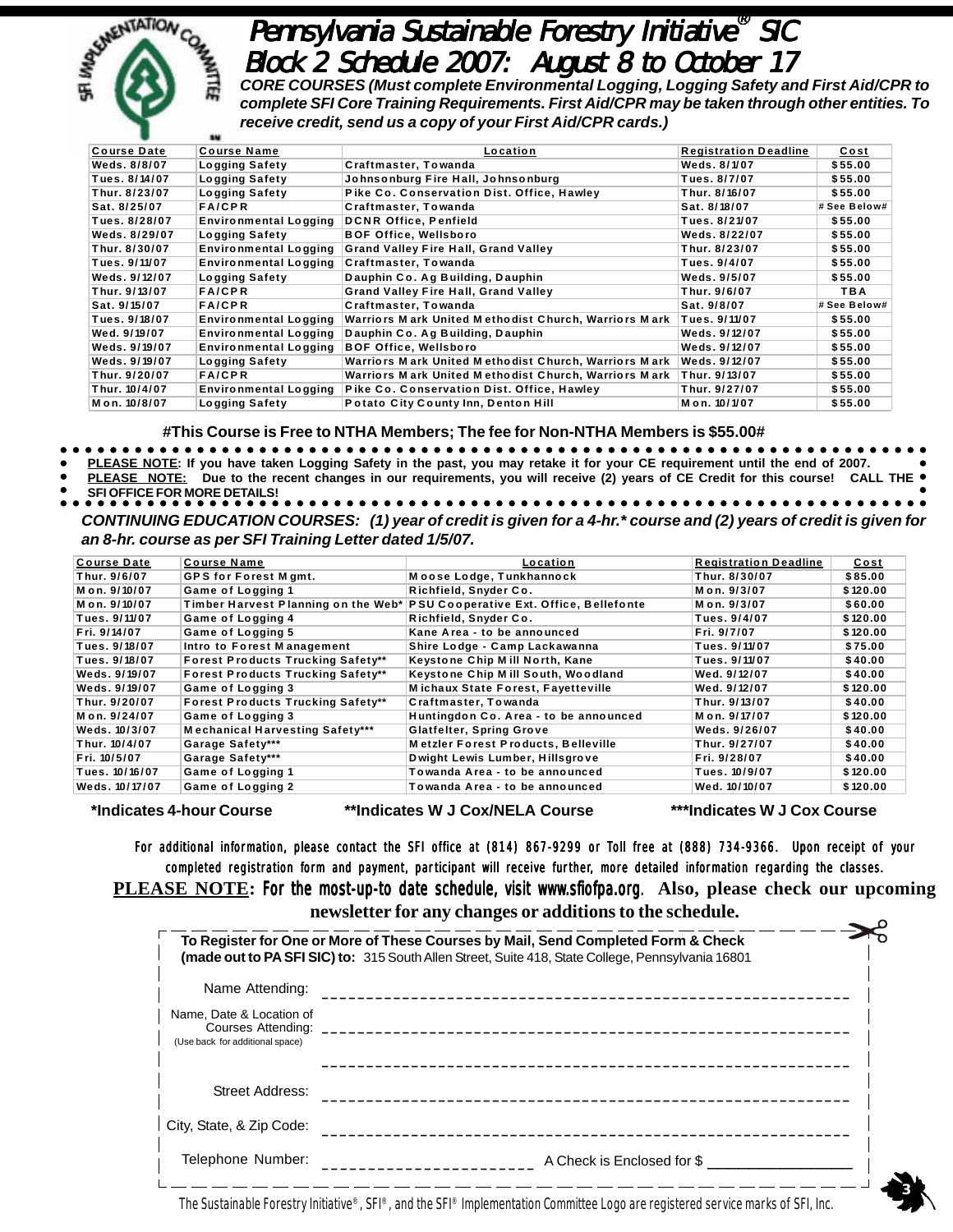### Commercial Use of National Forests: Breaking out of the Time Warp - Remarks by Ernesta Ballard, May 10, 2007 (Ernesta Ballard is a vice president at Weyerhaeuser, Federal Way, Washington, and was the featured speaker at the Allegheny Hardwood Utilization Group Annual Dinner on May 10, 2007. We believe her thoughtful and insightful comments are worthy of being shared on a widescale.)

Thank you for this wonderful opportunity to return to the State of Pennsylvania. I am a native of Philadelphia and always welcome a trip back East—especially when I can visit the Allegheny forest at this beautiful time of year.

I feel at home in the Allegheny forest – not because I was born and raised in Philadelphia, but because I lived for 20 years in Alaska's Tongass national forest— ground zero in the Forest Service planning wars. Commercial users of the forest have lost the war. If the present allowable cut is "balance," then someone has a thumb on the scale. Timber harvest on federal lands has fallen dramatically, with collateral damage to both human and ecological communities. Local economies in ruins. More, larger, and hotter forest fires. Increased disease and insect infestations. Fewer sun-loving species, such as ponderosa pine, sugar pine, Douglas-fir, white ash—and even the black cherry for which the Allegheny region is famous.

Weyerhaeuser no longer purchases much federal timber, but we advocate access for those who depend on it. We know that if you are denied access because of a loss of public will to see trees harvested, our own license to operate is threatened.

We have been at this debate for almost a quarter of a century. We are making little progress because both sides are locked in polar-opposite positions: we in the industry have sought access to timber and those in opposition have sought protection from logging. We have played defense, they have played offense. The oversimplified debate has not been, as it should have been, over stewardship, resource protection and the interests of all forest users.

The global concern about climate change and search for sustainability offers those of us who favor balanced use of our national forests a different and bully pulpit from which to launch a new campaign. In the quest for restored carbon balance, and demand for sustainable resource management, we are part of the future solution regardless of what has been said about us in the past. It may be time, at last, for us to play a new, unfamiliar role – offense, for a change.

To reframe the discussion about our industry we need to address some legacy problems. It is not surprising that after so many years of accusation, recrimination and litigation there are residual issues. I will touch on three this evening: consumers are plagued by guilt; our détente with ENGOs is uneasy; and market-place rhetoric about saving trees is all wrong.

Let's talk about guilt first. Using products that come from trees causes deep-seated guilt among some consumers.

Let me give you an example: A new employee recently joined my team. He was truly excited about being a part of Weyerhaeuser and wanted to show pride in the company. So at a recent trip to the grocery store, he asked for paper bags rather than plastic. "My company makes those," the enthusiastic employee said. "Oh," said the clerk. "You cut down trees." The new employee thought for a minute, looked the clerk in the eye and said, "We GROW them." The clerk nodded looking relieved. "Well, that's okay then."

This quilt is all around us. In focus groups around the country, college educated women express extreme guilt about using paper towels. Disposable paper towels were seen as being wasteful. As depleting resources. As killing trees.

These same consumers had a tough time describing renewable resources or discussing the abstract concept of renewability. Almost none could describe what it means. When they guessed, they usually described it as recycling—or using something again, but in a different way. "It can be reused," they said. Several offered electricity as an example of a renewable resource.

Few, if any, were able to link the idea of prudent resource management with predictable future supply. The idea of sustainability was an esoteric, abstract concept. But they were certain that the nation's forests were "in trouble".

These same consumers, when asked to think about trees and told that there were more forests in the U.S. today than a hundred years ago didn't believe it. They were skeptical and disputed the numbers. They became upset, argumentative. It can't be true, they said, not with everything we hear in the media. When we use trees, we deplete the forest—that was their gestalt. Some other examples of consumer guilt:

- Newspapers, many apologized for not using the Internet more.
- Paper plates, many apologized for not using reusable dishes.
- Paper bags, many apologized, saying maybe plastic would be better, especially if the bags were used again for other things.
- · Too much paper is being wasted in school, they said. Their laments went on and on.

Why the quilt? Why such irrational quilt, at odds with the reality of today's forests?

Most, if not all, believed we had fewer forests, fewer trees and fewer acres of forest land than 20 years ago. Consumers believe forests are dying. They are burning up, said one focus group participant. Again, when confronted with the numbers, that acres are increasing in the U.S.: Denial, Denial, Denial.

**(continued on next page)** 

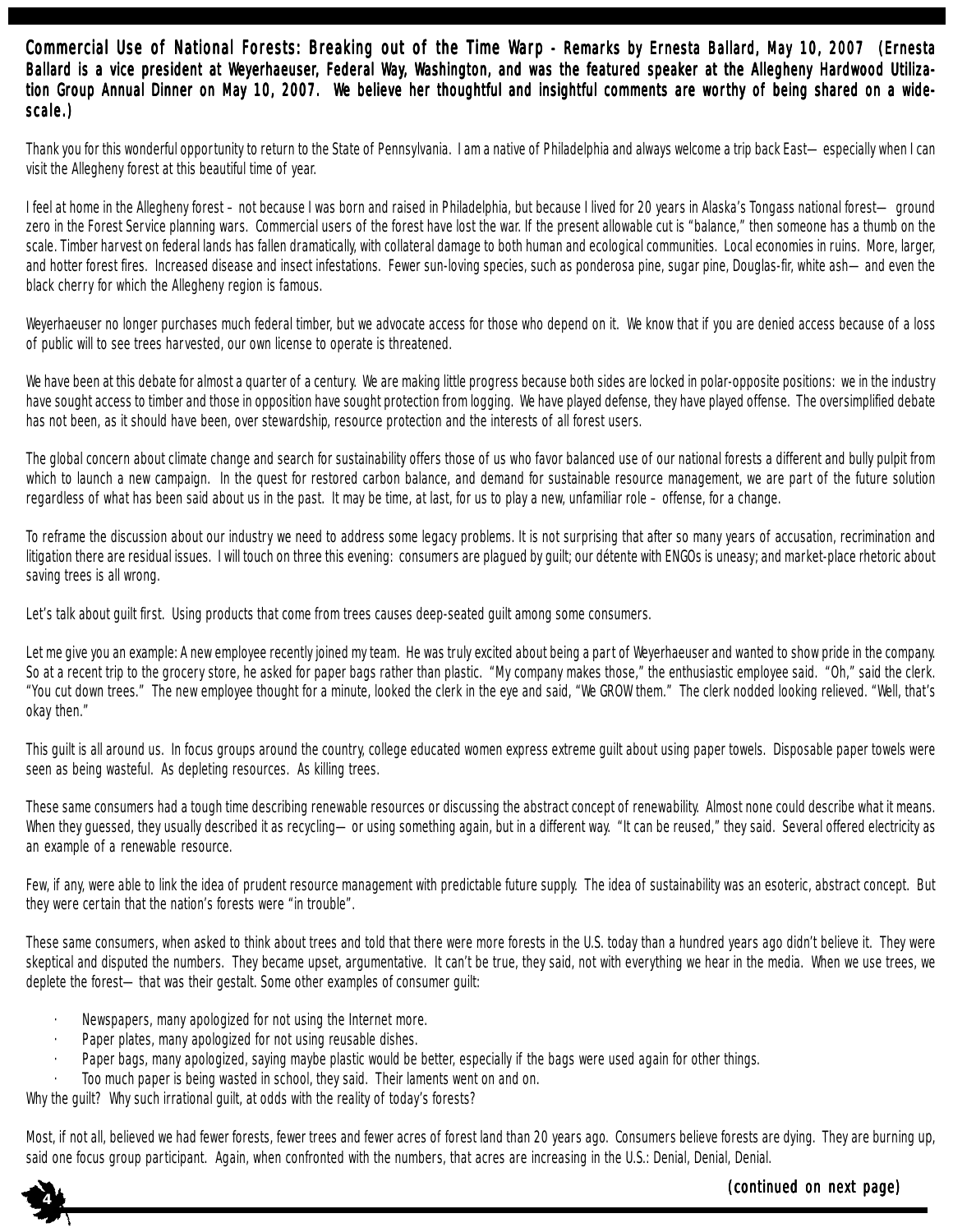"That's hard to believe. I'd dispute those numbers. I'm really skeptical." Are the kinds of things they said.

Some anthropologist suggest this attitude reflects a post-industrialist society where there's psychological tradeoff over the comfortable lives we lead – an anxiety that our benefit is gained at another's expense. It is well documented that consumers choose products for convenience and hygienic value over any other performance factor. So, consumers, in a complex psychological exchange are buying guilt. If it makes me feel good, then it must make someone or something else worse off.

Consumer research also shows that some industry messages about sustainable forest practices are reaching the marketplace. Nearly 50 percent of consumers agree that the wood and paper products industry's effort to "improve forest management practices have been improving over the past two years." 74 percent agree that industry is committed to ensuring there will be abundant forests in the U.S. for future generations.

But they still feel guilty about using forest products. It took a generation to teach people to use seatbelts. It took a generation to turn the tide on smoking in the US. Our industry has been demonized for over a generation. To regain the public trust, we have much work to do.

Now, on to the industry-environmentalist détente. It may seem a stretch to say that there has been an easing of the strained relations between our industry and ENGOs, but I believe this to be the case. We have formed new alliances across the historic divide. These cooperative efforts are most successful when focused on field research, for example caribou in our northern forests or bat populations in the south. They are increasingly successful when focused on global-scale interests in sustainable forest management. But this détente is not advancing nearly fast enough.

In thinking about this problem, my thoughts return to Philadelphia. Not to fond memories of my childhood home—but because it was also the home of our nation's founders, not to mention the cradle of the American Revolution.

I believe there are lessons to be learned from our founders that need to be applied to the current stalemate in our U.S. forests.

For our founders, opposing ideas were the impetus, not a roadblock. From diverse, passionate points of view, they crafted a bold Declaration of Independence. And a new Constitution unlike what the world had ever seen before. For bedtime reading I recommend James Madison's notes from the constitutional convention. Again and again, as delegates debated the role of the executive, the structure of the legislature, the role of the electorate, the power of the purse, the differences appeared insurmountable. Again and again new forms emerged from the stone.

That has not been the case with our national forests. We and our ENGO partners are still stuck between the same rock and the same hard place we have fought in for decades. Although the pressure has eased, the tension between our industry and ENGOs has not produced a new or common vision. We are not uplifted by optimism for a better future, even though over the years of strife we in the industry have instituted best practices that now constitute world class stewardship.

Perhaps you remember former chief of the forest service, Jack Ward Thomas. His tenure came at the height of some of the most intense controversy of the last 25 years. In the spring of 1993, in the wake of President Clinton's Forest Conference in Oregon, Thomas was named to head the Forest Ecosystem Management Assessment Team (FEMAT). His assignment was to use the best scientific evidence to resolve the spotted owl crisis in the Pacific Northwest and northern California. It was partially as a result of his work on this project that Thomas was chosen to be the new Chief of the Forest Service. He served until 1996. Several years later, in testimony before Congress, Thomas discussed the impasse in the national forests: (I quote)"Fierce in battle, many of the eco-warriors have been unable to come to grips with the consequences of victory and are now reduced to wandering about the old battlefields bayoneting the wounded." (end quote)

Our national forests are locked in a time warp. The lessons from our Founders' great struggle to create a new nation are forgotten by today's policy makers, activists and combatants. In other arenas, consumer activism partnered with new technology has produced spectacular results. Look at air pollution. From 1970 to 2000 the gross domestic product increased 161%. During the same period, vehicle miles traveled in the United States increased 149%, yet energy consumption only increased 42%. Of specific relevance to environmental protection, aggregate emission of air pollutants decreased by 25%.

A world without products from the forest would be a world far more heavily dependent on non-renewable resources. Forest activists were successful in dramatically reducing national forest harvests. Yet the environmental community had no reconstruction plan – no Marshall Plan, further alienating rural communities. You can see the result in Oregon, where endless litigation delays salvage-logging in areas scarred by forest fires while voters overturn the nation's strongest land use planning laws.

Thomas' allusion to warfare is dramatic but appropriate. Sometimes the hardest part is "winning the peace." The choices presented by stale, tired arguments need to give way to the fresh air of new ideas. Only very slowly are new alliances forming after the great forest battles of the last several decades.

One of the bright spots is forest certification. Here in the U.S., over 90 million acres of mostly private forest land is independently certified to international standards of sustainable forest management. SFI – the Sustainable Forestry Standard – is by far the best accepted, influencing management of over 50

 **5**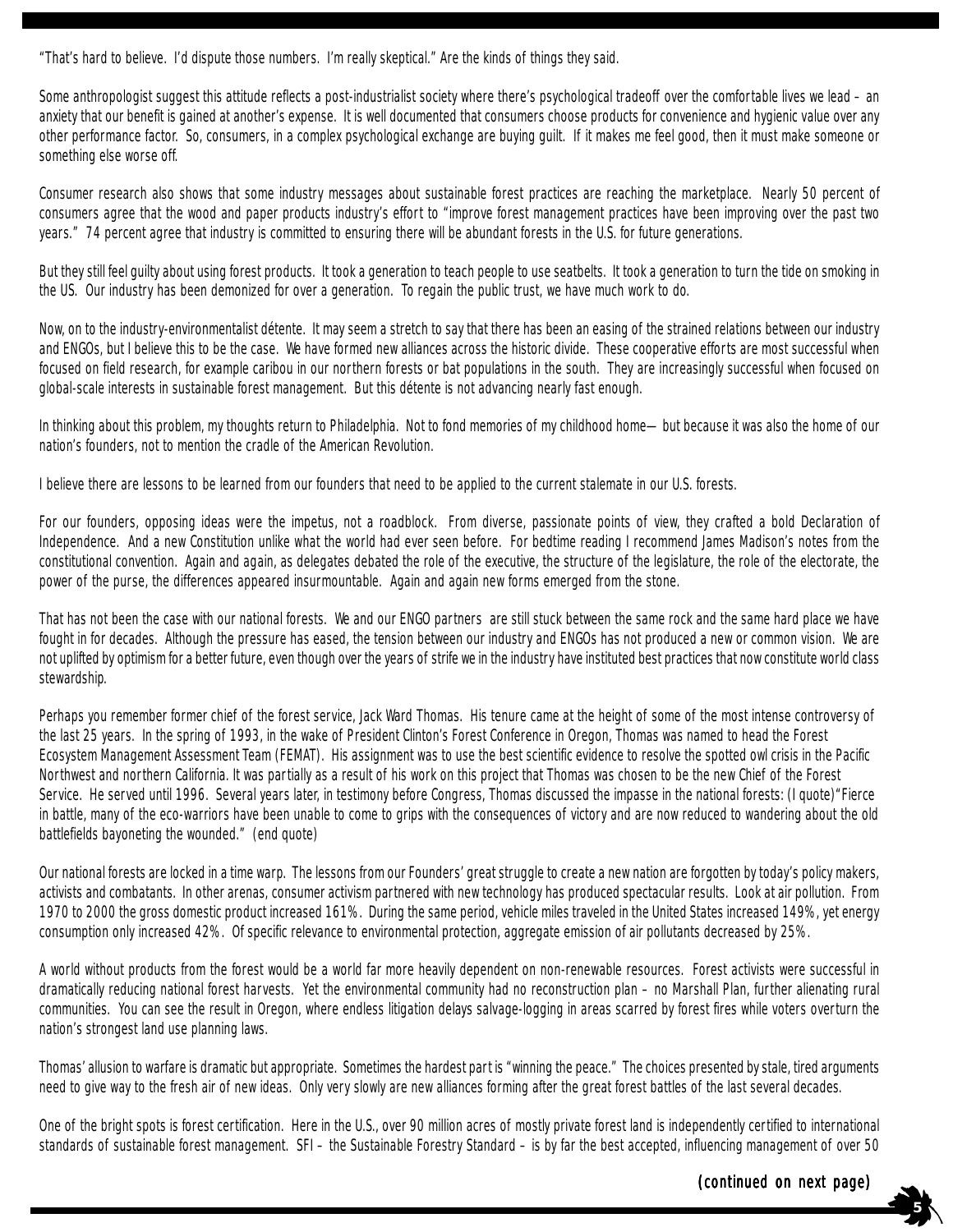million acres, including all of Weyerhaeuser's land in the U.S. The Forest Stewardship Council, on the other hand, is the smallest system but quite familiar here in Pennsylvania, where state-owned lands are included. The American Tree Farm system, at over 22 million acres, is the second most popular and the benchmark for family-owned forests.

Yet for all the success certification has had in North America, over 90% of the worlds' forests – especially those in most need – are not certified, and there is little sign of growth in developing countries.

SFI has provided a "table" around which the forest and paper products industry has been able to find common ground with environmental leaders in the U.S. Started originally by the American Forest & Paper Association as a code of conduct for members, SFI is now entirely independent, governed by a board representing the diverse stakeholders in American forestry. Through SFI, ENGO leaders – including Steve McCormick of The Nature Conservancy, Peter Seligman of Conservation International, George Fenwick of the American Bird Conservancy, Laurie Wayburn of the Pacific Forest Trust, and especially Larry Selzer of the Conservation Fund– have had extraordinary influence over our on-the-ground practices.

So, I've discussed consumer guilt, ENGO relations. Now let's talk about marketplace rhetoric. Despite progress, new models have not yet replaced the old—the old arguments persist in the marketplace. I recently attended a celebration – the 25<sup>th</sup> anniversary of a moderate ENGO think tank. The dinner party was in New York City, and attended by over 1,000 people. There were goody bags for the guests containing a long-life fluorescent light bulb, messages about the planet, a calculation sheet for personal carbon impact, and – wrapped in a plastic tube – a tree seedling. The seedling packaging bore a message about deforestation as one of the world's most serious ecological threats. There was no mention on the package of the impressive forest-cover statistics for North America. I was disappointed that our partners in détente had not yet developed energy and passion around a shared vision and new story – of forest products as part of a sustainable resource economy.

Wood is good. Solid wood and cellulose fiber products sequester 56% of the carbon stored in the growing trees. Managed forests themselves store a "pool" of carbon and preserve habitat and shelter a diversity of plant and animal species. Managed forests are feeding grounds and breeding grounds.

How often have you heard, "save a tree"? Until now this has been a harmless cliché. After all, we can't save individual trees – they're not immortal – but we can save forests. Now, with concerns about climate change, the need to save forests and use forest products is too compelling to rely on slogans.

A forest can be "saved" in two ways. It can be reserved from commercial uses, foregoing economic value but meeting other important values. Vast amounts of our public forests and not insignificant amounts – 10 to 15 percent – of our private forests are dedicated to this use. The second way to save a forest – especially privately owned forests – is to ensure the economic value of the trees. If the forest has economic value, the landowner will retain the value by actively managing for products now and into the future. Land and water will be protected and new trees planted soon after harvest. The "threat" to forest lands occurs when their value for timber is lost. If people do not use forest products, timberland values become diminished. Therefore, to save a forest one must use the trees.

Counter-intuitive – yes? Impossible to convey? – NO.

Consumers can be savvy, and markets can be swift. Market research shows great interest, particularly among high-end consumers, in purchasing products made from wood derived from sustainably managed forests. Products from our SFI-certified forests have been embraced by the country's leading retailers – Home Depot, Lowe's, Staples, and Office Depot. It's time to turn public opinion away from being against logging and toward being "for" wood.

We offer so much to be for in our industry. Sustainable forestry, carbon neutrality, biodiversity preservation, alternative fuels.

Here's what I recommend we do:

 **6**

- · Help consumers make the connection to what they want. Recycling. Green and natural products. Clean water and wildlife habitat. Trees are the most remarkable, most highly renewable resource available.
- Reframe the debate. Rejecting wood products to save a tree is a false choice. We are part of the solution. When consumers buy more forest-based products, we plant more trees. And if they select those products more often, we grow even more trees.
- Go to the source. Public policy begins with public policy makers elected representatives. You have a very good one in Representative John Peterson. We need representatives who engage in critical thinking, who embrace science, understand economics, and have confidence in human ingenuity.

At Weyerhaeuser, our mission is to release the tremendous potential in trees to solve important problems for people and the planet. We are inspired by trees. Their strength, vitality and unlimited potential to be transformed into useful products have guided our approach to business for more than a century. Trees and human ingenuity are equally precious, sustainable resources and we are committed to growing both.

The need for imaginative solutions to the world's challenges has never been greater. We are doing things every day that contribute to the human good. So are you. It is time for our industry to roll out new messaging - our true world value proposition: Use a tree - sustain the planet.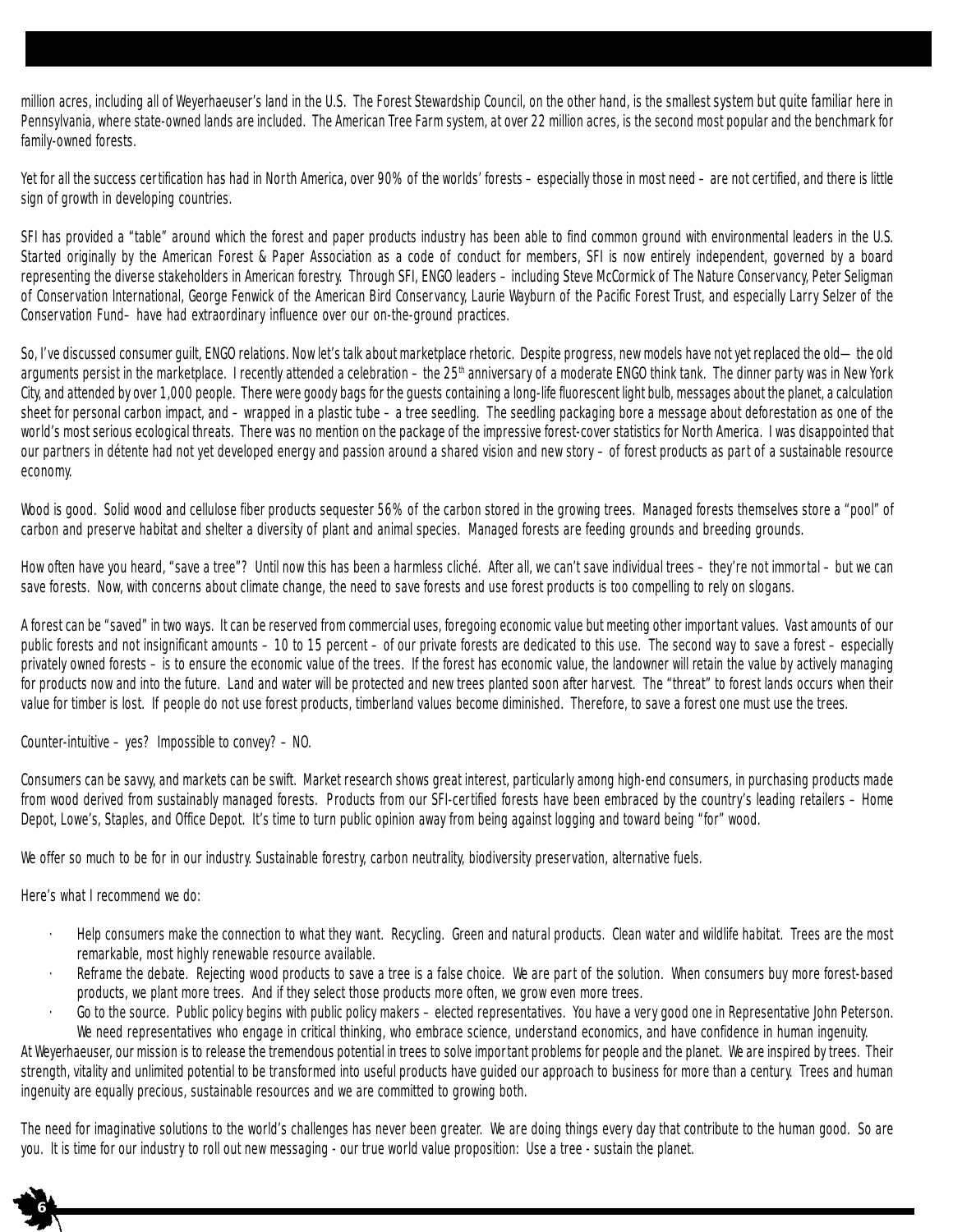#### CORE TRAINING COMPLETED Since January 2007, the following individuals have completed Core Level training with the PA SFI. Core Level Courses are FA/CPR, Logging Safety, and Environmental Logging.

Carl Anderson Penfield<br>
Thomas Arnold McClure Thomas Arnold Jamie Atkins Titusville<br>Ken Baldwin Shingleh Ray Bange McConnellsville Matthew Barger Port Matilda Bill Barrick St. Thomas Dale E Bean Shinglehouse Jacob Beiler Jersey Shore Scott Bilger Mill Creek<br>Kent Black Bolivar Kent Black Bolivar Scott A Brown Leroy Brownlee Brookville Charles Brucklacher Liberty Philip Q Byers Fannettsburg Michael Callahan Steamburg, NY Frank Carr Shinglehouse<br>Timothy Carr Swiftwater Timothy Carr<br>Mark Case Nick Chamberlin St. Marys John N Chapman, Jr. Brockport Winston Chesney **Petersburg** Taylor Clingerman Carbondale Fred Cobb Carbondale John Daugherty Knox<br>Christian Delancy Khompsontown Christian Delancy Jode M Delp Brookville Robert J Dilulio Johnsonburg Michael Donahue St. Marys Michael I Dreese, Jr. Lewisburg<br>William G Dunn Beach Lake William G Dunn Christopher A Eutsey Scottdale Matthew Ferris Wyalusing Howard Foltz Hydetown Jacobi Foltz Douglas Foster Shinglehouse Tim Frazier Wellsboro Shawn Galvin Dalton Philip Gee Lawrenceville Roger Gee, Sr. Lawrenceville<br>Bradlev Gilliland Orbisonia **Bradley Gilliland** Terry Gregerson Clarendon Justin R Hamaker Penfield Cyril T Hardinger Driftwood David W Hart Champion Matthew Hazen Swiftwater James (Toby) Himes DuBois<br>Scott H Hinkson Kunkletown Scott H Hinkson Larry G Horn Upper Strasburg Randy S Hunt Wellsville, NY<br>Randy L Karr Shinglehouse Marvin Kauffman Myerstown Jim Keller Penfield Jeff Kline **Broad Communist Providgway**<br>Theodore D Kline III McClure Theodore D Kline III McCli<br>Randall Kondor Vork Randall Kondor Ed Konwinski Bradford Fred Krywy Bradford Tiim Ladner Swiftwater Curtis Libby Jersey Shore Shawn Likens Liberty Edward Mattison Westfield Cory E McConnell Wellsville, NY Mike McConnell Bradford Bruce E Meeker, Jr. Frenchville Erick Merryman Shippenville Curlee Miller Cumberland, MD<br>Jeff Miller Conaconing, MD Caries which the Cariberland, with Stephen L Billman Spartansburg Bruce Mick **Corry Constant Constant Pressum (Continued on page 0)** 

Shinglehouse **Beach Lake** Shinglehouse

Roy Miller Youngstown Thomas Narehood Morrisdale Scott D Naugle Champion Leo Bear Niedzwiecki Benton Nick Parker Michias, NY Jason Pequignot Covington<br>Lars E Olsson Bradford Lars E Olsson Bradford<br>
Dan Peterson Endeavor Dan Peterson Jeremy Pruszko DuBois Alice Ramsey Emporium Delmas Ramsey Emporium Paul Raybuck DuBois Kenneth Ring Pleasant Gap Stuart M Robertson Rixford Raymond Robinson Cuba, NY Karl J Root Bolivar Wade Roupp Mansfield<br>
David Sallack Wilcox David Sallack Matthew Servatius Wellsboro<br>
Matt Seward Benton Matt Seward Jeff Shadeck Clearfield John Shaffer<br>Joe Shugarts Clearfield Joe Shugarts Gary Shutt Wellsville, NY Jason Shutt Wellsville, NY Leo Shutt Wellsville, NY George A Smith, Jr. Howard<br>Shawn Smith Linden Shawn Smith Rocky Stanford James Stein Mill Hall Ralph Striner Connellsville Robert G Temple Lairdsville<br>William Thomas Pleasant Gap William Thomas Art Tomak Ulysses<br>Travis Twoev Wellsboro Travis Twoey Wellsborough **Brian Walls** Curtis Walter Middleburg Kevin Wescott Lindley, NY Mike Whitehill **Howard**<br>
Shane Wolbert **Woodland** Shane Wolbert Woodland<br>Dale L Wright McClure Dale L Wright John Biel

Robert G Temple Josiah W Bailey Benton

Robert G Temple Lairdsville Aaron Bailey Spartansburg

Rodney Bedow, Sr. Titusville<br>Stephen E Billman Spartansburg Stephen E Billman

Joseph J Miller Reynoldsville David L Sommers Reynoldsville<br>
Rocky Stanford Punxsutawney Bruce Taylor Port Allegany

# **Continuing Education** Courses Completed Since January 2007

# **ADVANCED MISCELLANEOUS**<br>John Biel Ludlow

Roy Bucher Reedsville Christopher Guth Endeavor Thomas R Hartman Kane Shane A Lister Kane Mike A McEntire Smethport Walt Graham Hopwood Glenn A White Sigel

#### GAME OF LOGGING 1

Josiah W Bailey Benton Tim S Fenstermacher Hillsgrove<br>Robert G Temple Lairdsville

### GAME OF LOGGING 2

### GPS IN FOREST MANAGEMENT

Thomas N Harger Titusville Jason Lorenzo Kane Jeff Patten Spartansburg James Savitz Pittsfield Todd Sparks Brookville Ronald A Weisenstein Sharpsville

#### LOG BUCKING & GRADING

Robert Akers Kane Bradley J Allen Grand Valley DeWayne Allen Grand Valley Charles S Allen, Sr. Grand Valley Robert C Anderson Clarendon Mike Asel **Kane** Norman Asel Kane Travis Asel Kane Patrick R Bright Kane Ryan Bright Mt. Jewett<br>Joseph W Britton. Jr. Smethport Joseph W Britton, Jr. Joseph W Britton, Sr. Smethport Bill Dilley Wilcox Aaron J Gelder Clarendon Dan Gregory Kane John Holt Kane Michael Holt Kane Charles E Housler Kane James M Hulings Kane Tom Jashurek Kane Doug Karlene Kane Gary Karlene Kane Larry Kness Hazel Hurst Lester J Lapp Port Allegany Mark Lapp Port Allegany Rod Luchs Ridgway Seth Luchs<br>
Thomas Luchs<br>
Ridgway **Thomas Luchs** John Luchs, Jr. Ridgway<br>Jason V McGarvey Port Allegany Jason V McGarvey James McGuire Mt. Jewett Donald Park Ridgway Richard Park Youngsville Gary T Rossman Kane<br>Kenneth Spaich Hazel Hurst Kenneth Spaich Daniel Szymanski Wilcox Jacob Szymanski Wilcox Wayne Tadder Kane Dave G Taylor Port Allegany Dave Wahlbert Kane Shane Wildnauer Johnsonburg<br>Paul Williams Johnsonburg Michael Wingard Scott W Zimmerman Wilcox Stanley M Zimmerman Wilcox Stephen F Zimmerman Wilcox

#### PROACTIVE ACCIDENT PREV.

Johnsonburg<br>Sigel

Brookville

Ken Abrahamson Brockway Robert Bumbarger Woodland Richard Conrad Corsica Dick Cooney St. Marys David A Freemer Brockway William Geisler Curwensville Duane Gibson Pittsfield Thomas E Hanes St. Marys Troy A Hanes Benezette Jon Hoffner Morrisdale<br>Carl Huss Brookville Richard K Kelley, Jr. Connellsville Bob Kirchner St. Marys<br>Donald T Kovalick Clearfield Donald T Kovalick Gary Laslow Brookville Bruce Mick Corry

West Middlesex

Randy L Piper Latrobe Brett W Shope Huntingdon Henry F Smith Reynoldsville Gregory Shultz Scottdale Jason R Shultz<br>Justin T Shultz Scottdale Justin T Shultz<br>Gregory Shultz, Jr. Scottdale Gregory Shultz, Jr. Scottd<br>Kevin R Stout Marble Kevin R Stout Mike Trumbull St. Marys Henry R Wiltrout White

#### SF-1: INTRO TO FOREST MANAGEMENT

Al Bartels<br>Andrew Scott Freemer Brockway Andrew Scott Freemer Brockway<br>David A Fremer Brockway David A Fremer Paul Fremer Brockway Charles Hemphill Genesee

#### SF-2: ADVANCED FOREST MANAGEMENT

Roy Callihan New Paris John Cessna<br>Donald E Cessna, Sr. Clearville **Donald E Cessna, Sr. Clearvill**<br>Lerry E Clark **Exercity** Jerry E Clark Richard E Clark **Everett** Todd M Clark Everett Robert J Elick Cherry Tree Ken Gibbs Bedford Alvin D Jackson Philadelphia Kenneth R Klahre Clearville Ronnie Northcraft Artemas<br>Scott E Redinger Clearville Scott E Redinger Monte E Redinger, Sr. Clearville<br>Kenneth Roberts Cumberland, MD Kenneth Roberts Zane J Weicht **Everett** Allen Weyant Claysburg Michael T Wolf Ebensburg Samuel T Yokum Clearville Wesley Yokum Clearville

#### TIMBER HARVEST PLANNING ON THE WEB

Stan Brooks Jersey Shore<br>James Coslo. Jr. Bellefonte James Coslo, Jr.<br>Jerry Himes, Jr. Belleville Jerry Himes, Jr. John Levavasseur Coudersport Patrick D Sherren Warriors Mark Paul Zwald Willamsport

#### TIMBER 2007 TRAINING

Lamar Bauman i Lancaster<br>Albert L. Baylor i Trout Run Albert L Baylor Trout Run Mark A Baylor Trout Run Lynn Beegle Les Bender Dushore Danny L Bilger Millcreek Corey L Brumbaugh Shirleysburg Wesley E Brumbaugh Shirleysburg<br>Jason S Bullers Ridgway Jason S Bullers Steve Chappie Central City Mahlon C Coblentz Glen Campbell John M Garner Martinsburg Curt P Gosnell Ridgway Raymond Guthridge Yeagertown Terry Haskins Coudersport Allen Kniselev C. Martin Lehman Carlisle Scott Morgan Indiana Daniel J Norris James Creek Todd D Norris James Creek<br>Howard Rathbun Shinglehou: Harvey Reckner, Jr. Confluence<br>Harry Riley James Creek Harry Riley Paul Riley Hesston

Coalport<br>Bradenville Shinglehouse<br>Confluence (continued on page 9)

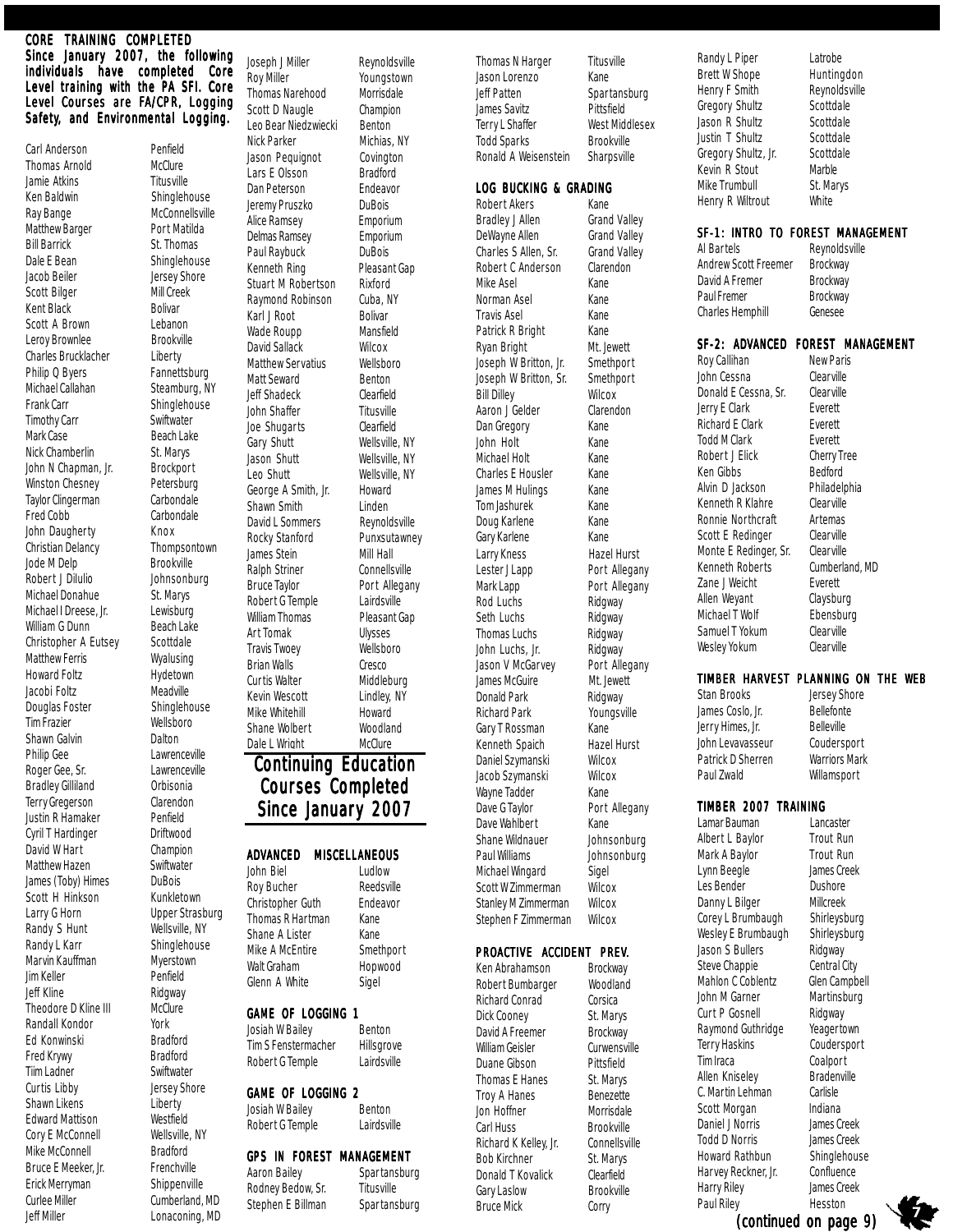### Emerald Ash Borer Update – The Ticker, Friday, July 6, 2007 Issue (The Ticker is a weekly news publication of the PA Forest Products Association)

Emerald Ash Borer (EAB) was discovered in late June in Cranberry Township, Butler County. While a survey of the area is still ongoing, reports are that the infestation is well established and extends significantly beyond a single property.

The PA Dept. of Agriculture (PDA) has issued a Quarantine Order for the following counties: Allegheny, Beaver, Butler and Lawrence. The following items are subject to the quarantine: Ash trees; limbs; branches; stumps and roots; ANY firewood; ANY woodchips (larger than one inch in any two directions); ash logs and lumber (with either bark or the outer one inch of sapwood attached); and any item made from ash (green) that is capable of spreading the pest (this would include items such as untreated pallets).

Presently there is no plan to require mandatory removal and destruction of infested and nearby ash trees.

Ash material can move freely within the quarantine zone. Forest product companies located within the quarantine zone will be allowed to move logs, lumber, and chips outside of the restricted area, provided that they have entered into a compliance agreement with the PA Dept. of Agriculture. In entering the agreement, the company agrees to process the ash material within the quarantine zone prior to shipment (by removing the bark and outer one inch of material from the logs, or kiln-drying, heat treating or fumigating). The company would also agree to maintain certain records of ash shipments and allow for periodic Dept. of Agriculture inspections of the facility and shipments. Compliance agreements can be obtained by contacting Walt Blosser at PDA (Phone: 717-772-5205).

The transportation of ash material through the quarantine area is permitted, provided that the truck is enclosed or covered and the truck does not stop in the quarantine area (except for refueling and traffic conditions). The truck will also require documentation on the origin and destination of the trip.

Individuals violating the quarantine are subject to possible 90 days imprisonment and fines of up to \$20,000 per violation.

# DEPARTMENT OF AGRICULTURE Order of Quarantine

#### **Recitals**

- A. The Plant Pest Act (act) (3 P. S. §§ 258.1—258.27) empowers the Department of Agriculture (Department) to take various measures to detect, contain and eradicate plant pests in this Commonwealth.
- B. The powers granted the Department under section 21 of the act (3 P. S. § 258.21) include the power to establish quarantines to prevent the spread of plant pests within this Commonwealth.
- C. Emerald Ash Borer (EAB), Agrilus planipennis (Fairemaire) —a beetle indigenous to Asia—is a serious plant pest that attacks and kills ash trees belonging to the genus Fraxinus. This insect was first detected in the United States in summer, 2002, in Michigan.
- D. It is suspected that EAB was accidentally introduced into the United States years earlier on solid wood packing material used for crating imported goods. EAB has since spread to other states, including Illinois, Indiana, Ohio and Maryland, and Ontario, Canada.
- E. EAB has killed 20-25 million ash trees during the short time it has been present in North America. Typically, trees are killed within 3 years of the initial attack by this beetle. EAB clearly is a threat to the Commonwealth's forest and horticultural resources.
- F. EAB can be transported long distances through human activity, including the movement of ash trees and ash firewood.
- G. EAB was recently detected in Mahoning County, Ohio, within 4 miles of the Pennsylvania's western border.
- H. Surveys conducted by United States Department of Agriculture (USDA) staff in western Pennsylvania have revealed the presence of EAB in southern Butler County, near the Allegheny County line.

#### Order

<sup>11</sup>

**8**

Under authority of Section 21 of the Plant Pest Act (act of December 16, 1992, P. L. 1228, No. 162)(3 P. S. § 258/21), and with the Recitals above incorporated into this Order by reference, the Pennsylvania Department of Agriculture hereby orders the following:

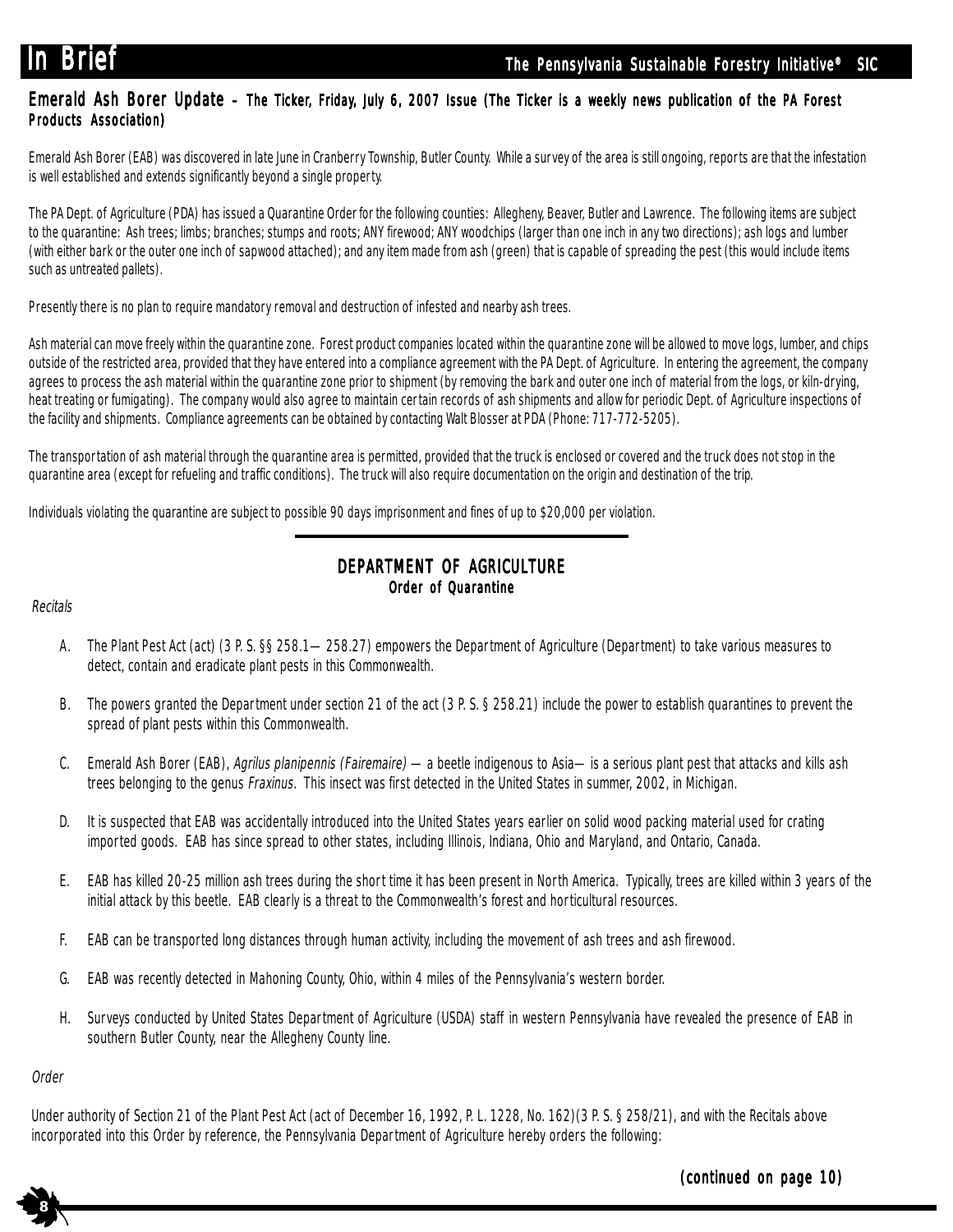# In Brief

# Cogongrass Threat Alarming Scientists across the Southwest – The E-Forester, June 12, 2007 Issue

Researchers associated with the South Carolina Forestry Commission are urging all South Carolinians to brace themselves for an invasive plant species thought to pose a greater threat to the Southeast than Kudzu. The species is called Cogongrass and it is known to spread aggressively, choking out virtually all other plant species. It forms dense mats of undergrowth which also sabotage wildlife habitat. Cogongrass is much harder to control than kudzu. It is also extremely flammable, posing a serious wildfire threat to developed areas and forestlands alike.

For more information, visit the South Carolina Forestry Commission website.

# Substance in Tree Bark Could Lead to New Lung-Cancer Treatment - The E-Forester, July 11, 2007 Issue

Researchers at the University of Texas (UT) Southwestern Medical Center have determined how a substance derived from the bark of the South American Iapacho tree kills certain kinds of cancer cells, findings that also suggest a novel treatment for the most common type of lung cancer.

The compound, called beta-lapachone, has shown promising anti-cancer properties and is currently being used in a clinical trial to examine its effectiveness against pancreatic cancer in humans.

For more information, visit the UT Southwestern Medical Center website.

# **Continuing Education Courses** Completed Since January 2007

TIMBER 2007 TRAINING (Continued from Page 7)

Steven B Rishel Millmont<br>Richard N Robinson Bellefonte Richard N Robinson Robert W Robinson Howard<br>Timothy E Roth Spring Grove Timothy E Roth George A Smith, Jr. Howard Larry Stark Ridgway<br>Todd Sweet Wellsboro **Todd Sweet** Jeffrey W Thompson James Creek Keith E Walter Middleburg Wesley Walter Middleburg<br>
Dwight Weaver Strongstown Dwight Weaver Strongstown<br>
Ray Yoder McVevtown Ray Yoder Samuel C Yoder Belleville

#### **SFI, Inc. Program Participants in Pennsylvania**

Allegheny Wood Products (3) Glatfelter Pulp Wood Co. (10) Hancock Forest Management (2) International Paper (10) NewPage Corp. (10) @<sup>-</sup> Temple-Inland (4) Weaber, Inc. (10) Domtar, Paper Co., LLC (10)

# **PA SFI SIC Program Partners**

*Partners Program Participants are committed to the SFI Standards and pay a set fee annually based on sawmill production from Pennsylvania sawlogs.*

Appleton Papers, Inc. (9) Blue Ox Timber Resources (8) Bonham Log & Lumber, Inc. (8) Brode Lumber (8) BroJack Lumber Company, Inc. (6) Brooks Lumber & Timber Harvesting (9) Clear Lake Lumber (8) Cornerstone Forest Products (9) Craftmaster Manufacturing, Inc.(5) Cummings Lumber (8) @ <sup>+</sup> D&D Wood Sales, Inc. (2) Deer Park Lumber (9) Dwight Lewis Lumber Co. (5) C.A. Elliot Lumber (7) Heacock Lumber (6) Helsel Lumber Mill (2) R.J. Hoffman & Sons Lumber (6) Hyma Devore Lumber (8) Kern Brothers Lumber Company (6) Gerald King Lumber (9) Krumenacker Lumber Company (8) Kuhns Brothers Lumber (9) @<sup>-</sup> Lapp Lumber Company (8) Lauchle Lumber (9) Lee Brothers Lumber Company (5) Matson Lumber Company (6) Mountain Hardwoods (9) Mt. Airy Lumber Co. (4) Ordie Price's Sawmill (6) P & S Lumber Company (6) PA Veneers, Inc. (4) Patterson Lumber Co. Inc. (6) Pine Creek Lumber (8) RAM Forest Products (8) Salem Hardwood, Inc. (4) @<sup>-</sup> Solt's Sawmill (7) St. Marys Lumber Co., Inc. (8) Sterling Forest Products (6) Trumco, Inc. (3) Tuscarora Hardwoods, Inc. (7) W. B. Shaffer Lumber (9) Wheeland Lumber (9) @<sup>-</sup>

\**denotes new company ( )= years as participant Visit our web site for e-mail addresses* ( $\mathbf{a}$ ) and web site *links* () *for these Partners and Supporters!*

# **PA SFI SIC Program Supporters**

*Supporter Companies help to promote sustainable forestry practices and pledge meaningful financial contributions.*

Allegheny Hardwood Utilization Group (4) Bailey Wood Products, Inc.(6) Bingaman & Son Lumber (7)  $\mathbb{Z}^4$ Brownlee Lumber Co. (2) Catawissa Lumber & Specialty Co. (4) Clarion Timber Co. (2) W. J. Cox Associates, Inc. (2) @ <sup>+</sup> Custead's Sawmill, Inc. (8) Forest Investment Associates (6) Hobbes Forestry Services (6) Horizon Wood Products (6) Keystone Chipping North, Inc. (5) Keystone Chipping South, Inc. (5) Long Forestry Services, Inc. (3) Northern Tier Hardwood Assoc. (4) Penn State University (5) **(Forest Land Management Office)**  $\mathbb{Z}^4$ Pennco International, Inc. (4) Red Rock Enterprises LLC (7) @ 8 Stiber Forestry (2) Suez Northumberland Cogen. (4) Sylvandale Forestry (6) TimberLeads, Inc. (5) Walker Lumber Co. (2)

\**denotes new company*

| 6)<br>3) | Please send me information on<br><b>SFI's Partners</b><br>SFI Supporters $\sqcap$<br>SFI Program in general<br>send to:<br>PA SFI SIC, 315 South Allen Street,<br>Suite 418, State College, PA 16801<br>Name: |
|----------|---------------------------------------------------------------------------------------------------------------------------------------------------------------------------------------------------------------|
| 5)<br>ð  | Company:                                                                                                                                                                                                      |
|          | <b>Street Address:</b>                                                                                                                                                                                        |
|          | City, State, & Zip Code:                                                                                                                                                                                      |
| web site | Telephone Number:                                                                                                                                                                                             |
| ers!     | Sawmill Manufacturer<br>Forester<br>Logger                                                                                                                                                                    |

 **9**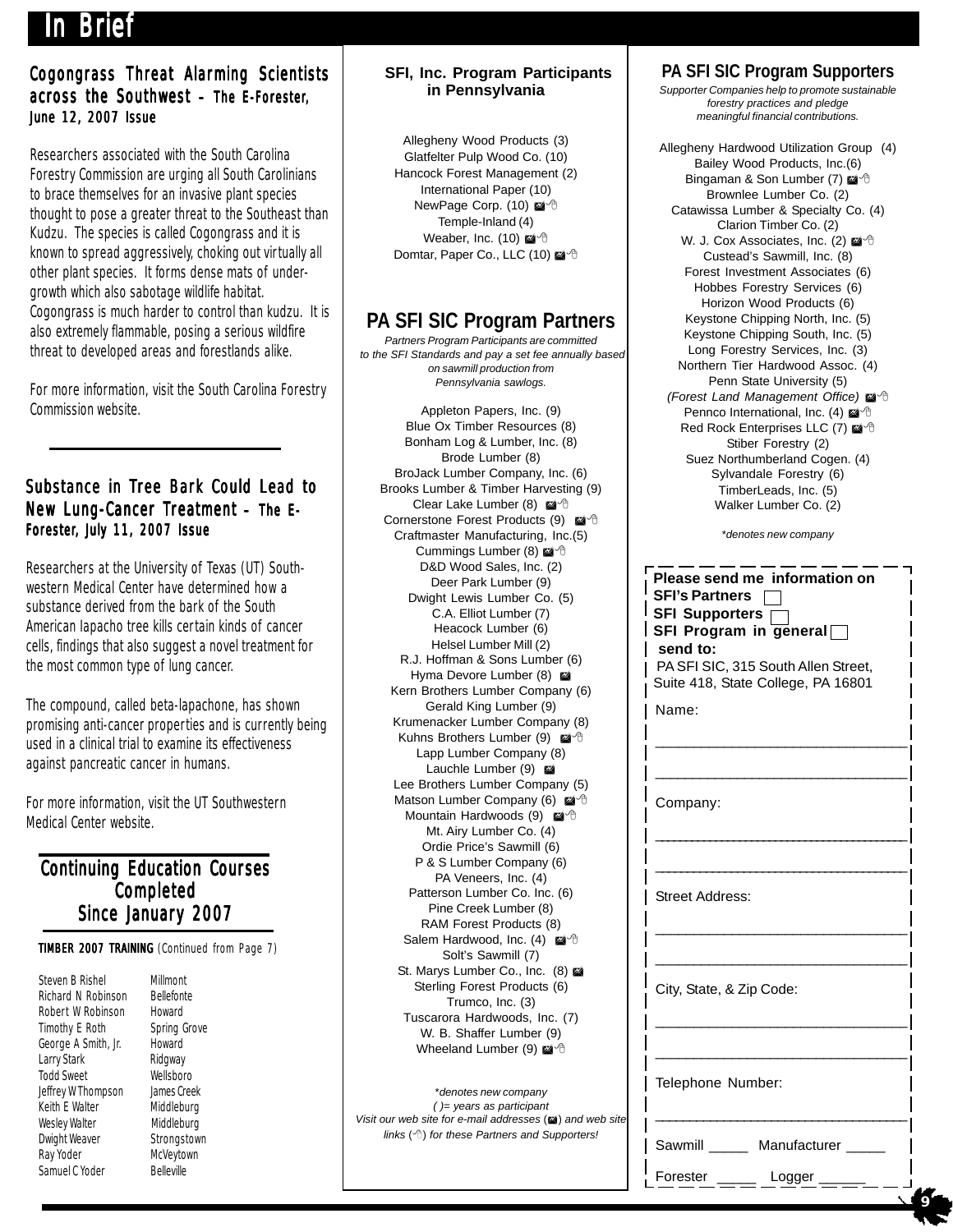1. Imposition of Quarantine. A quarantine is hereby established with respect to Allegheny County, Beaver County, Butler County and Lawrence County (collectively, the "quarantined area"), effective immediately

2. Limitations Imposed. The following objects or materials may not be moved out of the quarantined area, unless done in accordance with Paragraph No. 3 of this Order:

- a. The Emerald Ash Borer in any living stage of development;
- b. Ash trees of any size;
- c. Ash limbs, branches, stumps, and roots;
- d. Any cut, non-coniferous (hardwood) firewood;
- e. Non-coniferous (hardwood) bark and non-coniferous (hardwood) wood chips larger than one inch in two dimensions;
- f. Ash logs and lumber with either the bark or the outer one inch of sapwood, or both, attached;
- g. Any item made from or containing the wood of the ash tree that is capable of spreading emerald ash borer; and
- h. Any other article, product or means of conveyance determined by the Department to present a risk of spreading the EAB infestation.

3. Movement of regulated articles from quarantined areas. An article described in Paragraph No. 2 of this Order may be moved from a quarantined area only one or more of the following circumstances:

- a. If, pursuant to Paragraph No. 4 of this Order, the Department grants a limited permit or has a compliance agreement allowing for the movement, and a copy of that document accompanies the article when it leaves the quarantined area.
- b. If the article is moved by USDA or the Department for experimental or scientific purposes.
- c. If the article originates outside the quarantined area and is moved intrastate through the quarantined area under the following conditions:
	- i. The points of origin and destination are indicated on a waybill accompanying the article; and

ii. The article, if moved through the quarantined area during the period of May 1 through August 31 or when the ambient air temperature is 40 degrees Fahrenheit or higher, is moved in an enclosed vehicle or is completely covered to prevent access by the EAB; and

iii. The article is moved directly through the quarantined area without stopping (except for refueling or for traffic conditions, such as traffic lights or stop signs), or has been stored, packed, or handled at locations approved by the Department as not posing a risk of infestation by EAB; and

iv. The article has not been combined or commingled with other articles so as to lose its individual identity.

4. Obtaining a Limited Permit or Compliance Agreement from the Department for Intrastate Movement of Articles. The Department will issue a limited permit or enter into a compliance agreement authorizing the intrastate movement of articles described in Paragraph No. 2 of this Order if it is satisfied if all of the following are accurate:

a. The article is either of the following:

**10**

i. The article is apparently free of EAB, based on inspection; or the article has been grown, produced, manufactured, stored, or handled in a manner that, in the judgment of the Department, prevents the article from presenting a risk of spreading EAB; or

ii. The article is to be moved to a specified destination for specific processing, handling, or utilization (the destination and other conditions to be listed on the advance written permission), and this movement will not result in the spread of EAB because EAB will be destroyed by the specific processing, handling, or utilization; and

b. The article is to be moved in compliance with this Order and any additional emergency conditions that the Department may impose under the Plant Pest Act in order to prevent the artificial spread of EAB; and

c. The article is eligible for intrastate movement under all other Federal domestic plant quarantines and regulations applicable to the regulated articles.

5. Documentation to Accompany Articles in Intrastate Movement from the Quarantined Area. If an article described in Paragraph No. 2 of this Order is to be moved intrastate from the quarantined area, the article must be plainly marked with the name and address of the consignor and the name and address of the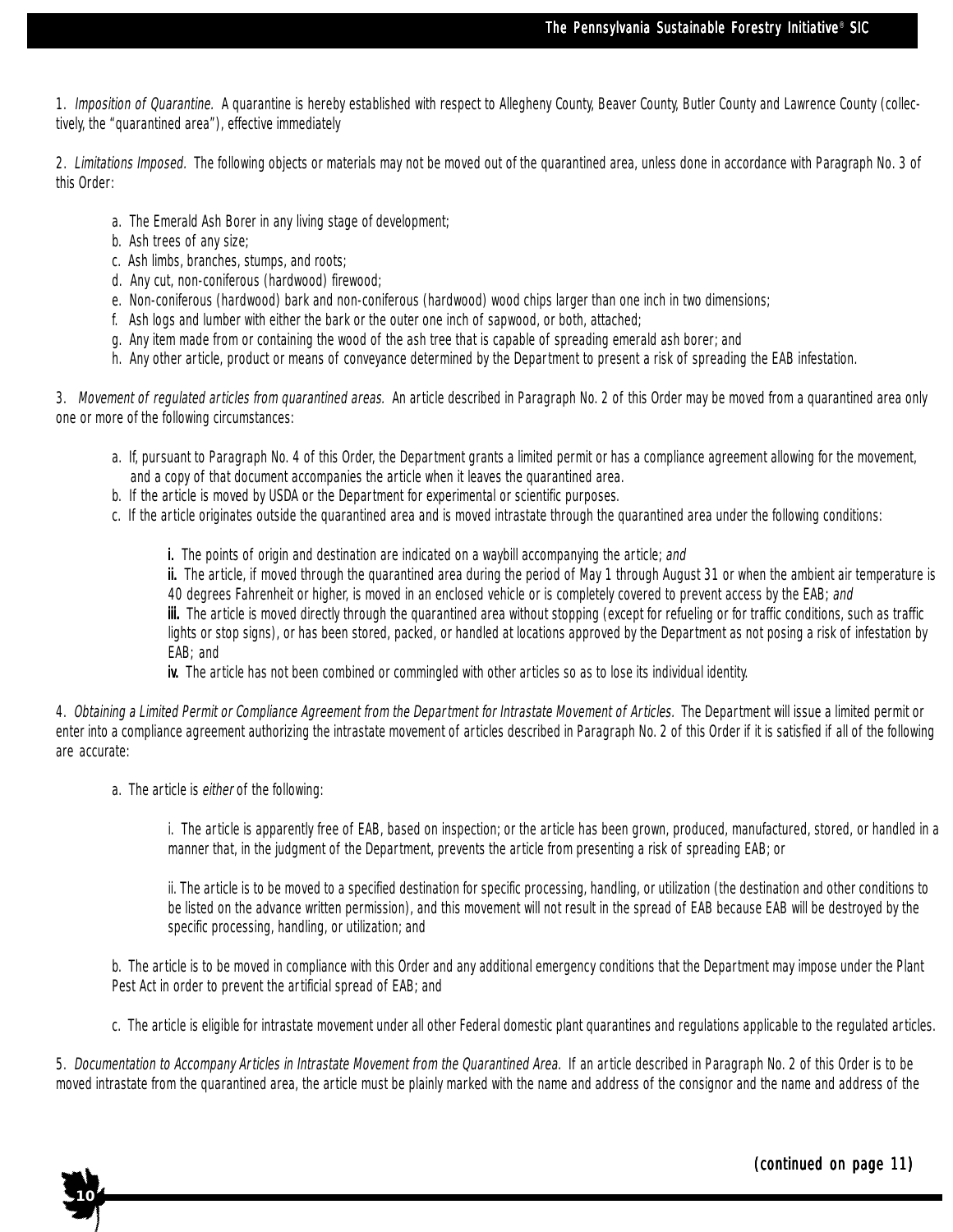#### The Pennsylvania Sustainable Forestry Initiative® SIC

**11**

consignee and must have a copy of the applicable Department –issued limited permit or compliance agreement securely attached at all times during intrastate movement attached to the article itself, or to the container carrying the article, or to the consignee's copy of the accompanying waybill: Provided, that the description of the article on the limited permit or compliance agreement, and on the waybill, are sufficient to identify the regulated article. The carrier must furnish the limited permit or compliance agreement authorizing the intrastate movement of the article to the consignee at the destination of the shipment.

6. Federal Requirements for Interstate Movement of Articles. This Order is distinct from, and in addition to, any Federal statute, regulation or quarantine order addressing the interstate movement of articles from the quarantined area or the Commonwealth of Pennsylvania.

7. Contacting the Department. A person seeking information about the requirements of this Order, or a limited permit for intrastate movement of quarantined articles, or a compliance agreement for intrastate movement of quarantined articles, shall contact the Department at the following address or telephone number:

Pennsylvania Department of agriculture Attention: Walt Blosser 2301 North Cameron Street Harrisburg, PA 17110-9408 Telephone: (717) 772-5205 E-mail: wblosser@state.pa.us

8. Criminal and Civil Penalties. A person who violates this Order will face summary criminal prosecution carrying up to 90 days imprisonment and a fine of up to \$300 with respect to each violation. In addition, a person who violates this Order may be assessed a civil penalty of up to \$20,000 with respect to each violation.

9. Cooperation with other agencies. The Department will consult with USDA, other state agencies and the Pennsylvania State University Cooperative Extension with respect to the most efficacious measures to survey for and detect EAB in order to slow the spread or eradicate this pest.

10. Effective Date. This quarantine is effective as of June 27, 2007, and shall remain in effect until rescinded by subsequent order.

### BY THE PENNSYLVANIA DEPARTMENT OF AGRICULTURE DENNIS C WOLFF, Secretary

#### 2006 ALLEGHENY SAF AWARDS – The Allegheny News by Howard Wurzbacher, ANSAF Awards Chair

Each year at the annual winter meeting of the Allegheny Society of American Foresters, two awards are presented with great honor to individuals of the organization. The first is the Forester of the Year award, which recognizes professional performance in the previous calendar year, or a specific and notable achievement within 2006, along with promotion of the importance of professional forestry and a high caliber of professional conduct. The second annual award is the Robert W. Bauer Outstanding Service to Forestry award, in recognition of outstanding professional achievements in forestry over a career time span, a high caliber of professional conduct, outstanding promotion of forest conservation and service to the Society of American Foresters and local community organizations.

At the 2006 Allegheny SAF winter meeting awards banquet in Hagerstown, MD, two individuals from among our membership were recognized for their exemplary conduct and dedication to the Society of American Foresters and to the forestry profession.

The recipient of the 2006 Allegheny SAF Forester of the Year Award is Ken Roberts of the MD/DE Division. Ken graduated from Paul Smiths College with a degree in Forest Technology in 1979, a BS in Forestry from the University of Massachusetts in 1982, and subsequently with an MBA from Frostburg State in 1991. He began his employment with Westvaco in 1982, and then transferred to Westvaco's Forest Management landowner assistance program in 1983. In 1991, he transferred to the Wood Procurement Department, where he is currently a Senior Procurement Forester with the Luke Mill. His responsibilities include working with landowners and loggers to provide the mill with a sustainable supply of wood fiber using environmentally responsible practices. He is admired for his professionalism, down-to-earth attitude, and willingness to work with others to achieve this goal.

Ken's professional activities include working on the Pennsylvania Sustainable Forestry Initiative committee and Logger Training committee. He also serves on the Green Ridge Advisory Board, the Allegany County Forestry Board, the Maryland Tree Farm Committee, and the Maryland Stewardship Committee. He recently served as the team leader for the Sustainable Forestry audit of the New Page corporate SFI policy, and the Luke mill policy and processes for compliance. He has been a member of SAF since 1982, and is an SAF Certified Forester.

#### Editor's Note: Ken Roberts is a long-time member of the PA SFI Implementation Committee and was the PA SFI Program Chairman during 2003-2004.